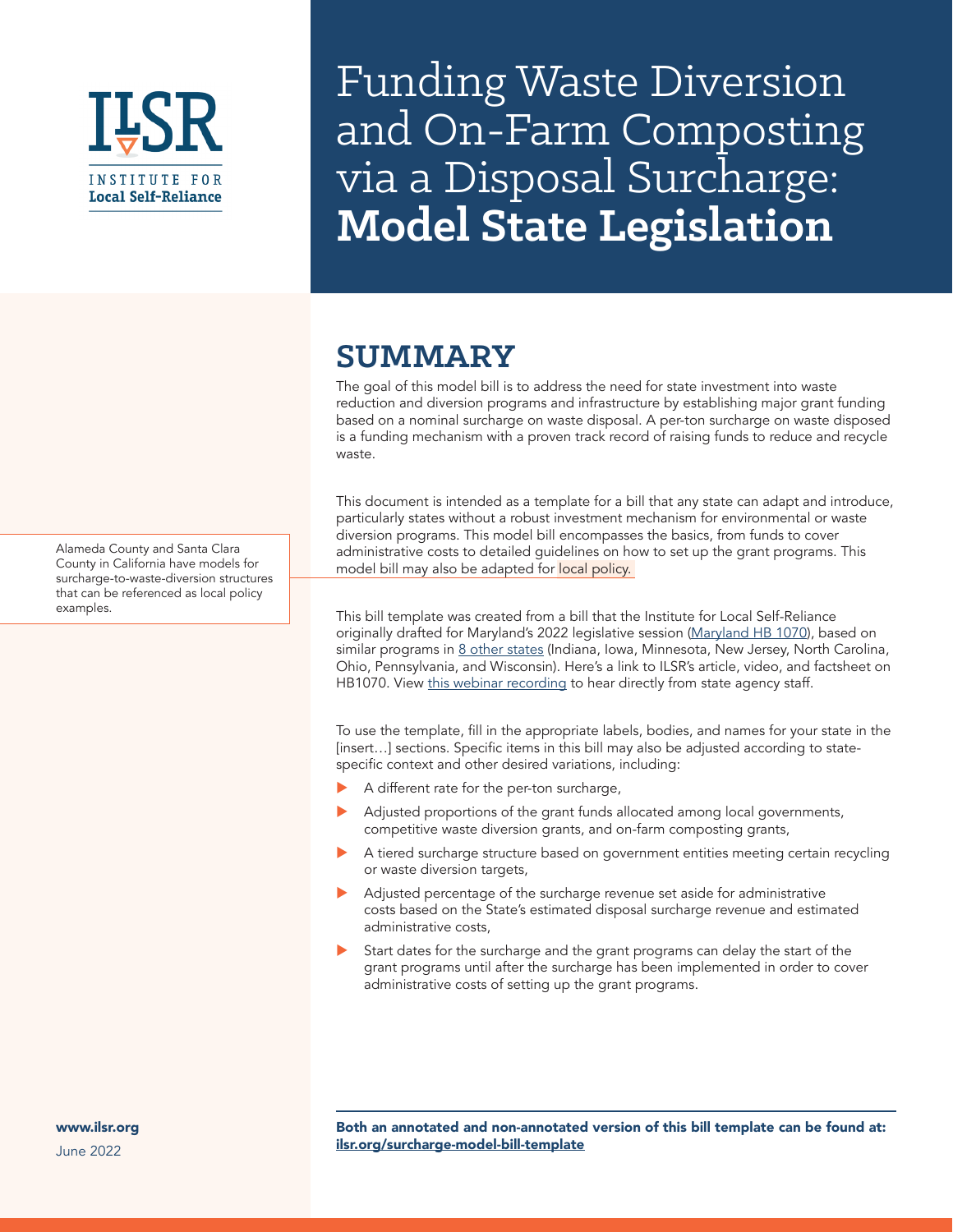As an example, our factsheet for the bill introduced in Maryland in 2022 cites some state-specific context for Maryland (see this link https://ilsr.org/ maryland-hb1070/).

#### Why On-Farm Composting?

Farmers have a unique and important role in making and using compost but they need help in site layout and design and in securing equipment. A dedicated fund to support on-farm composting and compost use is critical to developing a diverse, decentralized, and healthy compost infrastructure.

Note: only 19 states have State Comptrollers. Insert the appropriate entity responsible for managing the statewide accounting system (e.g. Secretary of State or State Treasurer). More on "Comptrollers" here: https://www.masterclass.com/articles/ what-is-a-state-comptroller.

# **Context/Whereas**

\*note: This section can be strengthened by adding in state-specific context on the state of waste diversion, composting, and the need for funding for projects and infrastructure.

Whereas, enforcing a "Polluter Pays" principle via a surcharge on materials disposed is an effective way to encourage waste diversion and raise funds to support development and expansion of waste diversion programs and infrastructure.

Whereas, several other states have instituted disposal surcharges to fund waste diversion and litter abatement. These include New Jersey, Pennsylvania, Indiana, Iowa, Minnesota, North Carolina, Ohio and Wisconsin.<sup>1</sup> Of these, Pennsylvania, Minnesota, and Wisconsin also fund other environmental programs from disposal surcharges.

Whereas, healthy agricultural soils sequester carbon and play a vital role in protecting our waterways and the climate, and ensuring crop yields and farm profitability.

Whereas, compost added to soil increases soil organic matter, in turn improving soil's ability to sequester carbon, and reduces the need for synthetic nitrogen fertilizer, which can lead to reduced emissions associated with the production and use of nitrogen fertilizer.<sup>2</sup>

Whereas, composting reduces greenhouse gas emissions, builds healthy soils, manages water runoff and quality, and builds local economies.

# **Waste Diversion and On-Farm Composting Bill**

An Act Concerning Solid Waste Disposal and Diversion and On-Farm Composting and Compost Use

FOR the purpose of

- Establishing the Environmental Stewardship Fund as a special, nonlapsing fund; requiring interest earnings of the Environmental Stewardship Fund to be credited to the Fund;
- Establishing the On-Farm Composting and Compost Use Grant Fund as a special, nonlapsing fund; requiring interest earnings of the On-Farm Composting and Compost Use Grant Fund to be credited to the Fund;
- Establishing the Waste Diversion Grant Fund as a special, nonlapsing fund; requiring interest earnings of the Waste Diversion Grant Fund to be credited to the Fund;
- Establishing a solid waste disposal surcharge to be paid, on a quarterly basis beginning on a certain date, to the [insert name of entity responsible for managing statewide accounts (such as Comptroller)] by owners or operators of refuse disposal facilities in the State;
- Requiring the [insert name of entity responsible for managing statewide accounts], on an annual basis, to transfer solid waste disposal surcharge revenue to the Environmental Stewardship Fund, the On-Farm Composting and Compost Use Grant Fund, and the Waste Diversion Grant Fund; and specifying that solid waste disposal surcharge revenue in and originating from the Environmental Stewardship Fund may not revert to the General Fund.

2 Source: [Increasing Soil Health and Sequestering Carbon in Agricultural Soils: A Natural Climate Solution](https://www.iwla.org/soils-agriculture/soilhealthreport) (pg. 25)

See ILSR research on state surcharges: <https://ilsr.org/rule/waste-surcharges/>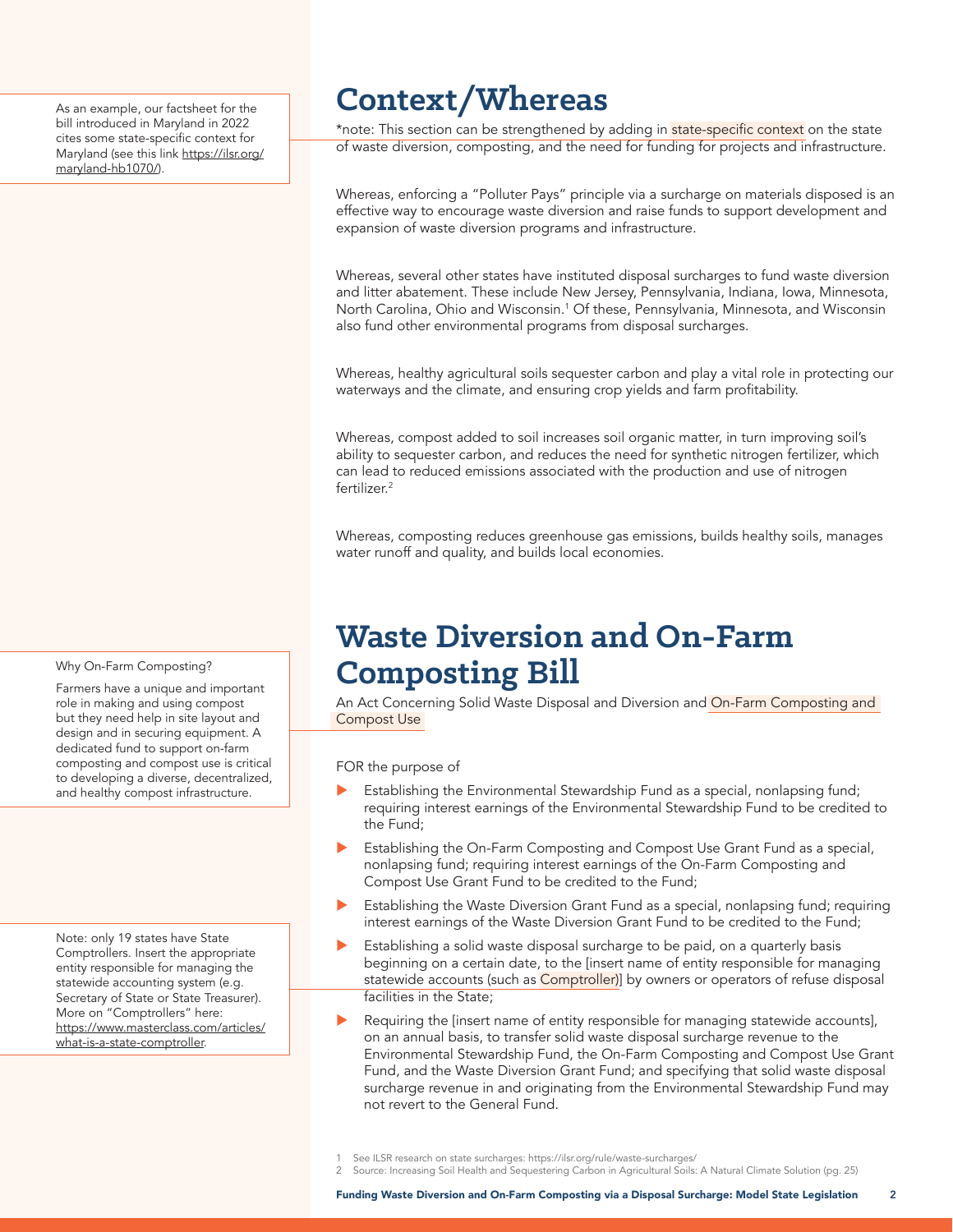#### **Definitions**

\*note: these are sample definitions of terms specific to this bill. States may need to incorporate existing code definitions in their legislation.

"Compost" means a stable organic product produced by a controlled aerobic decomposition process that can be used as a soil additive, fertilizer, growth media or other beneficial use.

"Composting" means the controlled aerobic biological decomposition of organic waste material resulting in compost.

"Composting facility" means buildings, grounds (such as a composting pad) and equipment dedicated to the manufacture of compost. Also includes stormwater control systems.

"Farm" means the site of a business or activity operated for the primary purpose of tilling, cropping, keeping, pasturing, or producing an agricultural product other than compost, including livestock, poultry, plants, trees, sod, food, feed, or fiber, by in-ground, out-of-ground, container, or other culture.

(a) "Farm" does not include the site of a business or activity operated for the primary purpose of producing compost.

"Refuse Disposal System" includes:

- (1) An incinerator;
- (2) A solid waste transfer station;
- (3) A landfill system;
- (4) A landfill; and
- (5) Any other facility accepting mixed solid waste.

"Recycling" means any process in which recyclable materials are collected, separated, or processed and returned to the marketplace in the form of raw materials or products.

"Solid Waste" means any discarded material destined for landfill disposal, incineration, or other final disposal at a Refuse Disposal System.

(a) Solid Waste does not include segregated or source-separated materials that are rescued, reused, recycled, or composted.

# **Solid Waste Disposal Surcharge**

- (A) There is a solid waste disposal surcharge to be paid by each owner or operator of a refuse disposal facility in the state.
- (B) (1) The solid waste disposal surcharge is [insert \$ surcharge rate] per ton of solid waste processed by a refuse disposal system.
	- (2) On or before [insert date 5 years after surcharge start date], and every 5 years thereafter, the [insert entity administering the surcharge] shall:
		- (i) Adjust the solid waste disposal surcharge to reflect changes in the Consumer Price Index for the [insert region in which the state is located]; and
		- (ii) Increase the surcharge by 20%.
- (C) The surcharge may only be assessed once on given solid waste destined for final disposal. For example, if the surcharge has been assessed on an owner or operator of a transfer station that first processes given solid waste, the surcharge may not be assessed on an owner or operator of a refuse disposal system that receives the given solid waste for final disposal.

Note: If a transfer station handles source-separated materials destined for reuse, recycling, or composting, the surcharge would only apply to the portion of waste destined for disposal.

In the eight states with existing grant programs funded with disposal surcharges, the surcharge rates ranged from \$0.50 per ton to \$13 per ton. See https://ilsr.org/disposal-surchargesfund-composting/.

For Maryland, we proposed \$5 per ton as a conservative fee in the middle of this range. Adjust the per-ton surcharge according to desired revenue or current average tipping fees.

This clause ensures that the surcharge rate keeps up with any inflation and changes in purchasing power of the dollar. For Maryland, we used the Consumer Price Index for the Mid-Atlantic Division.

In order to ensure a steady annual revenue as waste disposal tonnages drop over time (ideally), increase the fee or institute a formal pathway to increase the fee as time passes. The decrease in tonnage disposed will result from successful waste reduction and diversion. Many other State agencies that are implementing this type of surcharge mechanism expressed the need to include an increase in the fee every few years or at least a formal mechanism to evaluate the surcharge.

Alternate language may be: "Evaluate the solid waste disposal surcharge to determine whether adjustments to the surcharge are necessary."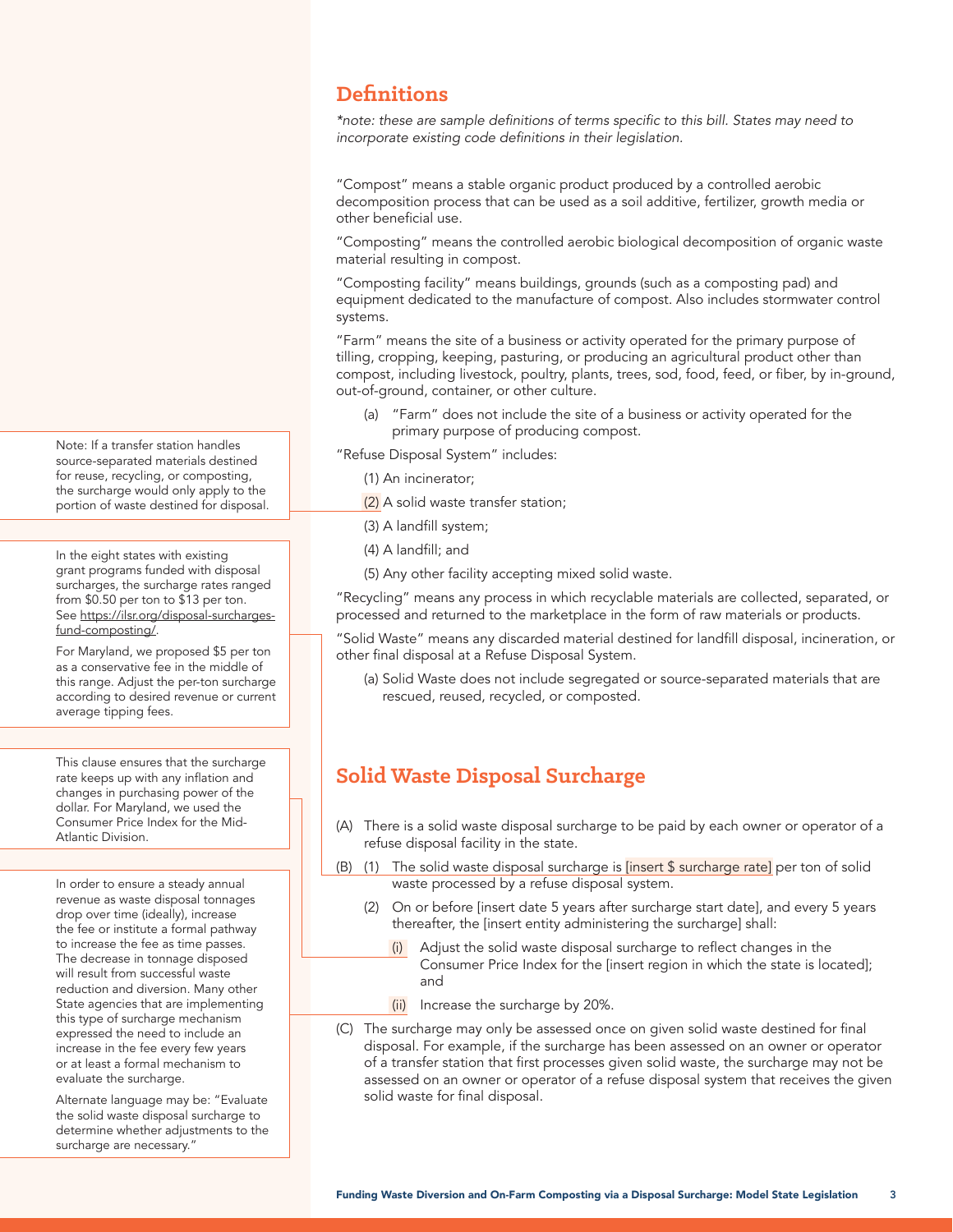Note: only 19 states have State Comptrollers. Insert the appropriate entity responsible for managing the statewide accounting system (e.g. Secretary of State or State Treasurer). More on "Comptrollers" here: https://www.masterclass.com/articles/ what-is-a-state-comptroller.

"Return" here means a financial statement or report that accompanies each surcharge payment by the owner or operator of the refuse disposal system to the State.

Having a designated fund that collects revenue from the surcharge ensures commitment of funds to composting/ recycling efforts. Protecting and responsibly managing the revenue is imperative in order to avoid unnecessary fund diversion. Responsible management should ensure that funding is targeted at appropriate environmental and sustainability efforts, from compost and recycling infrastructure, to education efforts, to community composting projects.

Such as Comptroller. See note above for more detail on Comptroller roles.

In the bill we wrote for Maryland, we included a 10% cap for administrative costs, which turned out to be an extremely generous figure. Pennsylvania's administrative costs total only 3% of their surcharge revenue (which averages over \$100 million annually). Here, we recommend 5% as a reasonable middle ground. This figure may be amended to fit the local state context and estimated surcharge revenue.

These percentages may be adjusted based on where more or less funding is needed.

- (D) (1) The [insert name of entity responsible for managing statewide accounts (such as Comptroller)] shall collect the solid waste disposal surcharge assessed under this section and deposit the revenue into the Environmental Stewardship Fund.
	- Beginning [insert start date], on a quarterly basis, an owner or operator of a refuse disposal system shall complete and submit, under oath, a return and pay the solid waste disposal surcharge.
	- (ii) The return shall include information on the number of tons of solid waste accepted for disposal, transfer, or collection, as appropriate, during the reporting period.

# **Environmental Stewardship Fund**

- (A) There is an Environmental Stewardship Fund.
- (B) The purpose of the Fund is to provide funding to the [insert entity administering Waste Diversion Grants] and the [insert entity administering the On-Farm Composting Grants] to award grants to assist with the costs of developing, implementing, or expanding equipment, infrastructure, and education relating to:
	- (1) Reducing the amount of solid waste generated in the state;
	- (2) Reusing, repairing, recycling, and composting;
	- (3) Surplus food rescue;
	- (4) On-farm composting and compost use; and
	- (5) Minimizing illegal dumping.
- (C) The [insert name of entity responsible for managing statewide accounts] shall administer the fund.
- (D) (1) The Fund is a special, nonlapsing Fund.
	- (2) The State Treasurer shall hold the Fund separately, and the [insert name of entity responsible for managing statewide accounts] shall account for the Fund.
- (E) The Fund consists of:
	- (1) The solid waste disposal surcharge revenue deposited into the Fund;
	- (2) Money appropriated in the state budget to the Fund;
	- (3) Interest earnings; and
	- (4) Any other money from any other source accepted for the benefit of the Fund.
- (F) (1) The Fund may be used only to:
	- Provide the funding necessary to award grants under both the Waste Diversion Grant Programs and the On-Farm Composting and Compost Use Grant Programs
	- (ii) Cover the reasonable administrative costs of the Fund and the Grant Programs
	- (2) Up to 5% of the estimated annual solid waste surcharge revenue may be used to cover reasonable administrative costs.
	- (3) On an annual basis, after covering reasonable administrative costs, the [insert name of entity responsible for managing statewide accounts] shall transfer:
		- (i) 25% of the money in the fund to the On-Farm Composting And Compost Use Grant Fund; and
		- (ii) 75% of the money in the fund to the Waste Diversion Grant Fund.
- (G) (1) The State Treasurer shall invest the money of the Fund in the same manner as other state money may be invested. (2) Interest earnings of the Fund shall be credited to the Fund.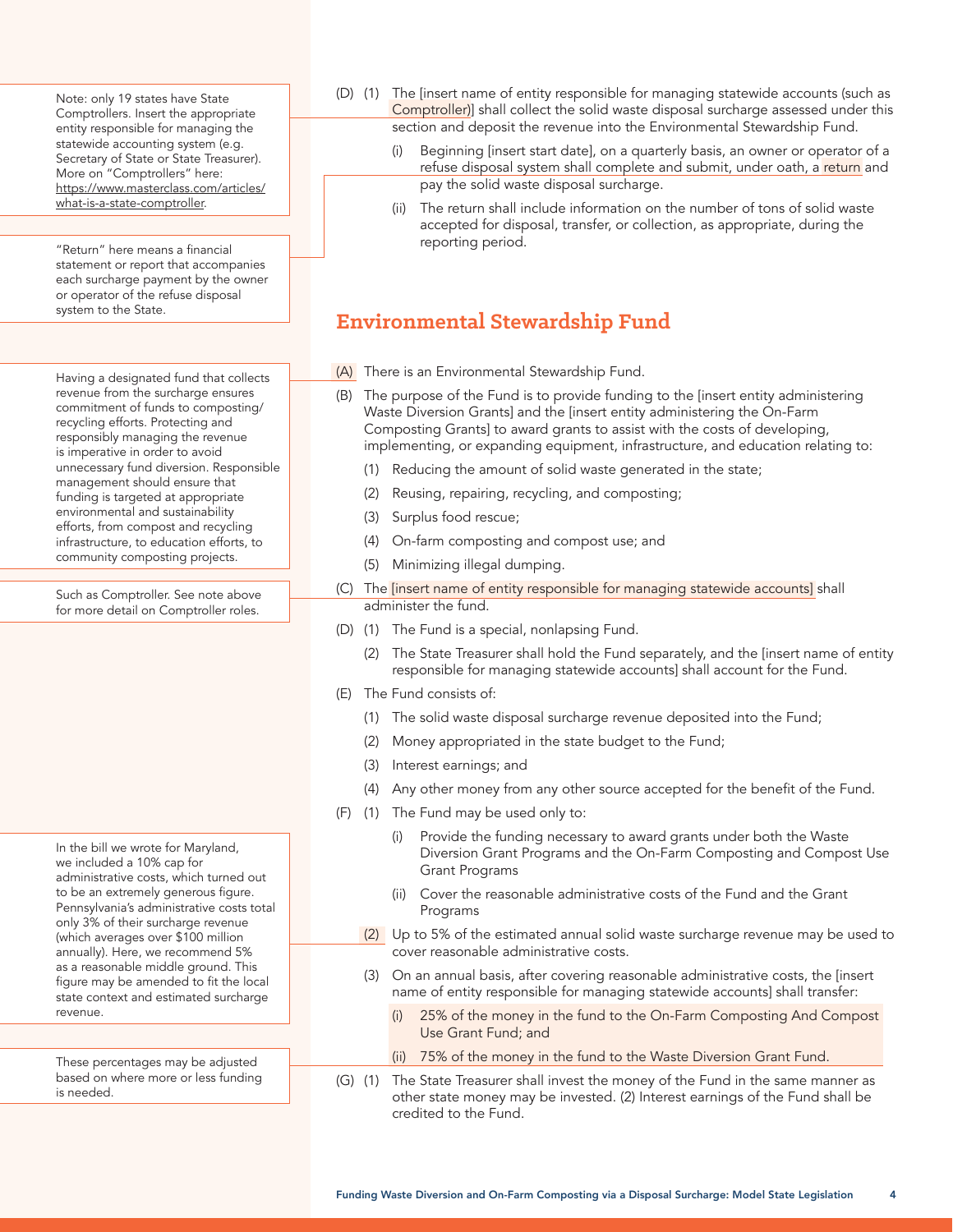Farmers have a unique and important role in making and using compost but they need help in site layout and design and in securing equipment. A dedicated fund to support on-farm composting and compost use is critical to developing a diverse, decentralized, and healthy compost infrastructure.

### **On-Farm Composting And Compost Use Grant Fund**

- (A) There is an On-Farm Composting And Compost Use Grant Fund.
- (B) The purpose of the Fund is to award grants to eligible entities to assist with the costs of developing and implementing on-farm composting and compost use projects.
- (C) The Secretary, in consultation with the Secretary of the [insert State environmental agency], shall administer the Fund.
- (D) (1) The Fund is a special, nonlapsing Fund.
	- (2) The State Treasurer shall hold the Fund separately, and the [insert name of entity responsible for managing statewide accounts] shall account for the Fund.
- (E) The Fund consists of:
	- (1) The solid waste disposal surcharge revenue transferred to the Fund;
	- (2) Money appropriated in the state budget to the Fund;
	- (3) Interest earnings; and
	- (4) Any other money from any other source accepted for the benefit of the Fund.
- (F) The Fund may be used only to award grants to eligible entities to assist with the costs of developing and implementing on-farm composting and compost use projects, including the costs of:
	- (1) Purchasing compost and equipment for on-farm compost application;
	- (2) Equipment and infrastructure in support of on-farm composting;
	- (3) Composting materials generated on-site or off-site, including animal manure generated on-site and food scraps generated off-site;
	- (4) Compost management training under a program offered by the [insert state extension organization], the U.S. Composting Council, or other appropriate entity;
	- (5) (i) Compost testing equipment; or
		- (ii) Submitting compost samples for testing to a laboratory with appropriate expertise;
	- (6) Quantifying the benefits of compost application to soil health and carbon sequestration;
	- (7) Studying impacts of compost application on on-farm nutrient and water quality management to inform relevant regulations;
	- (8) Researching and developing new compost treatments or products that will benefit or inform on-farm compost use;
	- (9) Consulting with a nutrient management specialist or other consultant; and
	- (10) Registering compost for sale within the state and/or with the U.S. Composting Council's Seal of Testing Assurance Program.
- (G) Interest earnings of the Fund shall be credited to the Fund.
- (H) An Eligible Entity may apply for a grant from the Fund.
	- (1) "Eligible Entity" means:
		- (i) A unit of State or local government;
		- (ii) A soil conservation district;
		- (iii) A local education agency;
		- (iv) An institution of higher education;
		- (v) A nonprofit organization;
		- (vi) A farmer, including an urban farmer or a rancher; or
		- (vii) A consortium of any of the entities identified in items (1) through (6) of this subsection.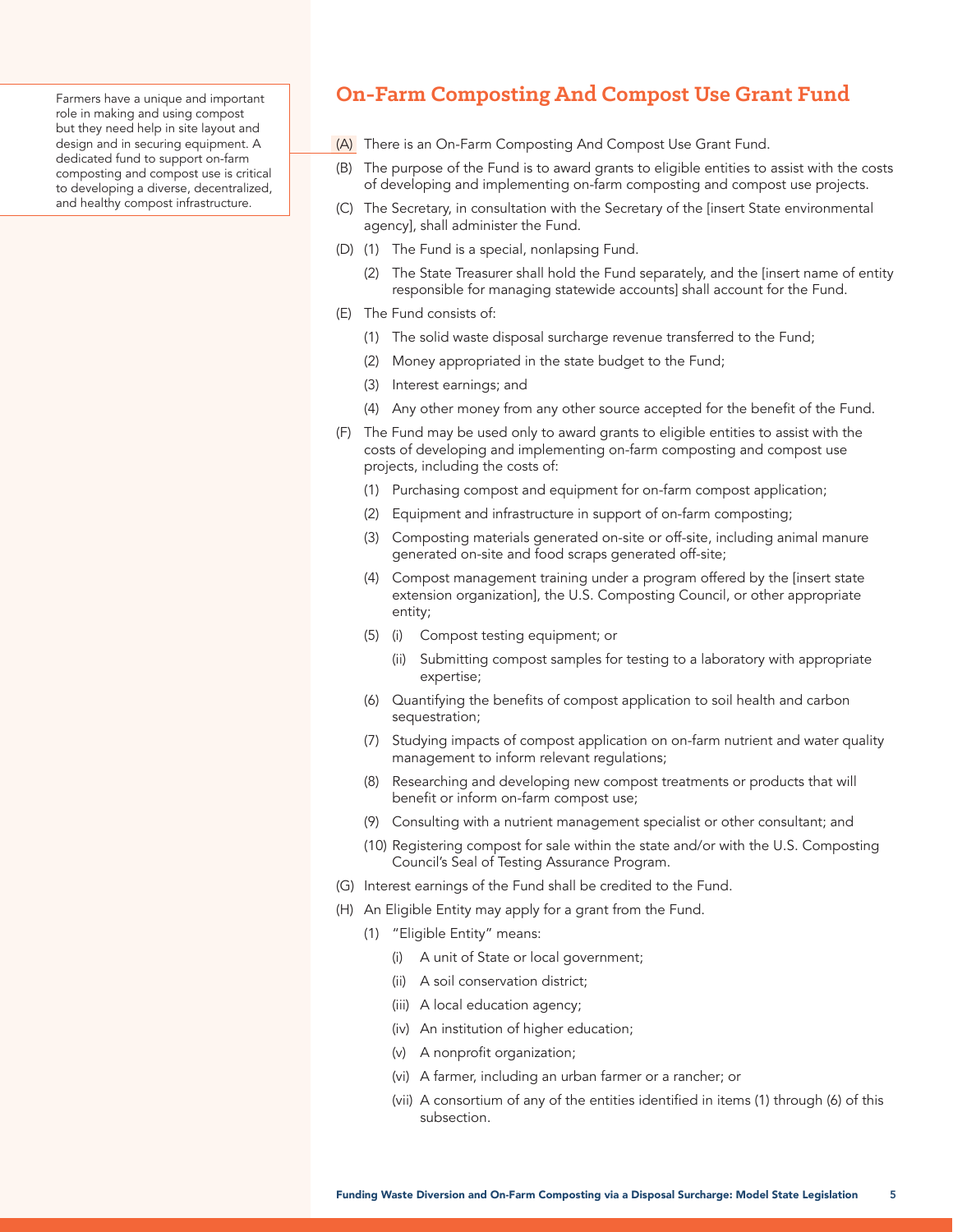Including procedures to make grant applications more accessible to projects with fewer resources or of smaller size facilitates accessibility for a wider variety of projects to receive grant funds.

It is important to include clear and accessible reporting procedures in addition to application procedures.

These priority factors ensure that grants are accessible to diverse and community-scale projects and farmers. This helps to ensure a wide and distributed investment in composting infrastructure and support by enabling a variety of applicants to access and apply for grants.

- (I) (1) The Secretary shall establish grant application and reporting procedures.
	- (i) The grant application procedures shall include:
		- 1. A process for facilitating participation of eligible entities with limited resources;
		- 2. A simple common application format;
		- 3. A process for authorizing eligible entities to use the entity's standard annual report and "letter of interest" to meet application requirements;
		- 4. A process for submitting applications in writing and through video and audio formats; and
		- 5. Translation services for applicants to overcome language barriers in the application process.
	- (ii) The grant reporting procedures shall include:
		- 1. A process for facilitating participation of eligible entities with limited resources;
		- 2. A simple common reporting format; and
		- 3. A process for authorizing eligible entities to use the entity's standard annual report to meet reporting requirements.
	- (2) The grant reports shall include:
		- (i) A description of all grant-funded activities;
		- (ii) Amount of compost generated and/or utilized; and
		- (iii) Any discernible impacts on:
			- 1. Soil health
			- 2. Farm resilience and sustainability
			- 3. Job creation and other economic benefits
			- 4. Waste prevention and diversion
- (J) In awarding grants under this subtitle, the Secretary shall give priority for projects that meet one or more of the following:
	- (1) For which an applicant clearly describes how the project will support on-farm composting or compost use;
	- (2) That divert organic waste from refuse disposal facilities to instead be composted where the resulting compost is returned to soil within the state to support food production;
	- (3) For which an applicant demonstrates knowledge of best practices in the field and how to incorporate those best practices in the project;
	- (4) That serve a farm owned or operated by a farmer who is a low-income individual, a socially disadvantaged individual, a woman, or a veteran;
	- (5) That serve a low-income or socially disadvantaged community;
	- (6) That engage small or diverse farming operations.

### **Waste Diversion Grant Fund**

- (A) There is a Waste Diversion Grant Fund.
- (B) The Fund shall consist of:
	- (1) the solid waste disposal surcharge revenue transferred to the Fund;
	- (2) all fines and penalties collected under this subtitle;
	- (3) money appropriated in the state budget to the Fund; and
	- (4) any other money from any other source accepted for the benefit of the Fund.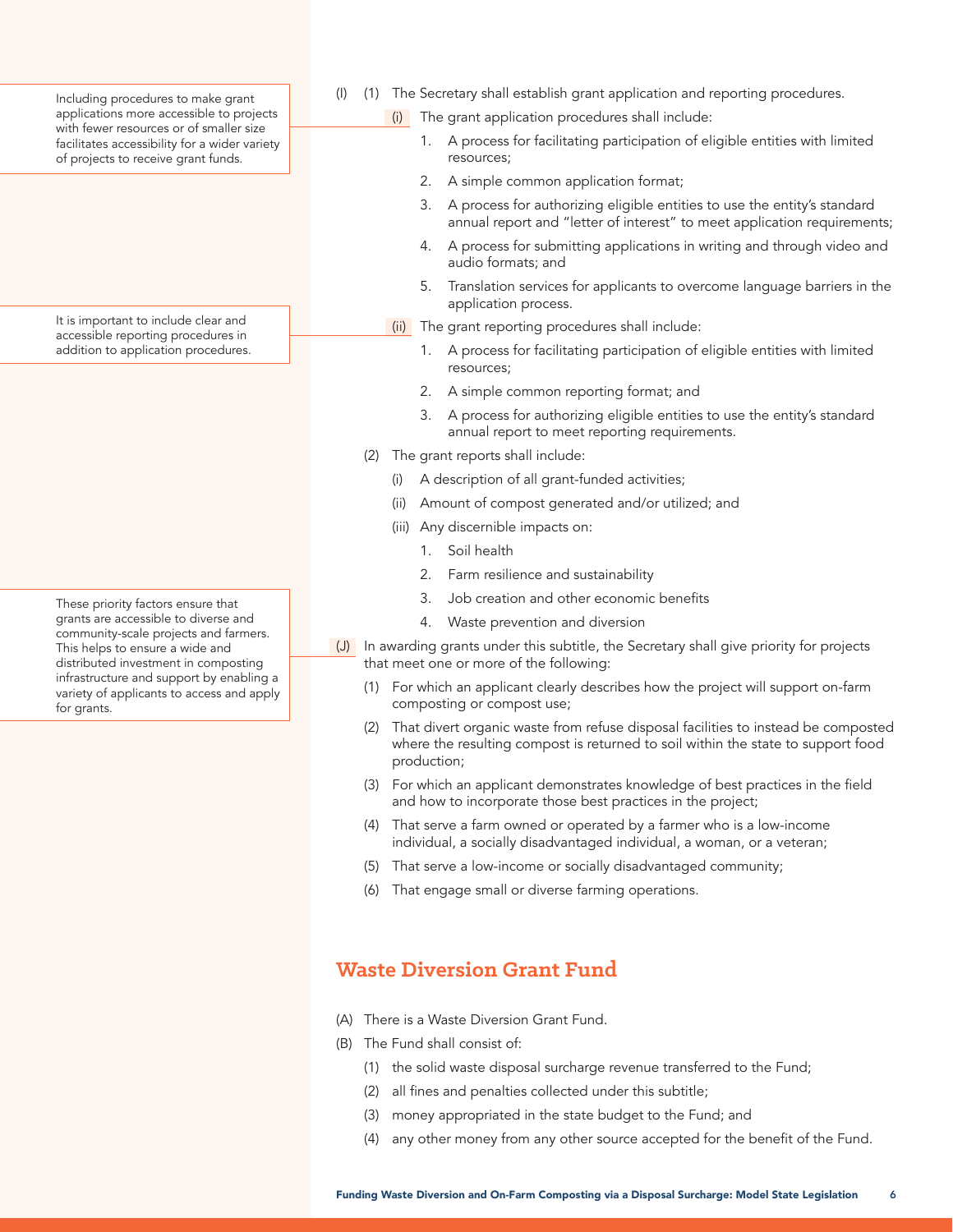This ensures that all funds go toward supporting waste diversion efforts and the grant programs, and don't get drained into the General Fund and/ or other funds not related to waste diversion and composting.

Public grants can be directed at Counties, as is written in the template, and/or other relevant units of local government (e.g. Municipalities, Responsible Units, Planning Areas, etc.)

For example, in Maryland, the City of Baltimore, is treated as a County entity in legislative policy. Adjust the language to fit your state context.

This helps waste generators (e.g. businesses, households, commercial facilities) be aware of and educated on the surcharges so that they are incentivized to reduce their waste disposal. Education by local and state governments is critical.

Similarly to the State-wide separate account for surcharge revenue, Counties should have their own separate and protected accounts to avoid diverting funds from the purpose of investing in local waste diversion.

The idea behind the County Waste Diversion Grant program is to ensure that funds collected from the disposal surcharge are distributed equitably throughout the state. This will encourage waste diversion and ensure that those who are potentially affected by higher waste disposal fees have access to alternative waste management resources and education, as supported by the grants. This is best accomplished by allocating County Waste Diversion grant money based on population.

Minnesota and Alameda County, California, are examples that allocate local government grant funds based on population.

- (C) The Secretary shall administer the Fund.
- (D) The Treasurer shall hold the Fund separately and the [insert name of entity responsible for managing statewide accounts] shall account for the Fund.
- (E) The solid waste disposal surcharge revenue transferred to the Fund may not revert to the General Fund of the State.
- (F) In accordance with the State budget, the Fund shall be used only:
	- (1) To provide public grants to the Counties to be used by the Counties to develop and implement local recycling plans; and
	- (2) To provide competitive waste diversion grants for Eligible Entities to develop, maintain, and expand local waste diversion infrastructure and projects.

### **County Waste Diversion Grants**

- (A) Of the revenue transferred to the Waste Diversion Grant Fund from the Environmental Stewardship Fund, 2/3 (two-thirds) shall be used by the [insert entity administering Waste Diversion Grants] to provide grants to Counties for developing and implementing activities that advance waste prevention, reuse, repair, recycling, or composting or minimize illegal dumping in the state, including for:
	- (1) Developing, maintaining, or expanding local waste prevention, reuse, repair, recycling, and composting infrastructure, as well as infrastructure that minimizes illegal dumping;
	- (2) Developing, maintaining, or expanding local waste prevention, reuse, repair, recycling, and composting and food rescue programs, as well as programs to minimize illegal dumping;
	- (3) Encouraging source-separation of uncontaminated materials;
	- (4) Providing education and technical assistance to public and private entities, including small haulers, to advance waste prevention, reuse, repair, recycling, and composting and to minimize illegal dumping;
	- (5) Collecting and composting source-separated compostable materials; and
	- (6) Developing, maintaining, or expanding measures that address and minimize illegal dumping, including measures relating to:
		- (i) Community and river clean-ups and campaigns;
		- (ii) Training and resources for small haulers;
		- (iii) Drop-off recycling receptacles;
		- (iv) Resource recycling centers that accept a wide range of materials; and
		- (v) Alternatives to single-use plastics and other single-use products.
- (B) A County may apply for a grant under this section if the County has:
	- (1) Created a separate account in its General Fund to deposit the grant money; and
	- (2) Established accounting procedures to ensure that grant money in the separate account is spent only in accordance with this section.
- (C) County grants shall be distributed proportionally to eligible Counties based on population.
- (D) (1) A County that is awarded a grant under this section shall submit a report at the end of each fiscal year on:
	- (i) The activities undertaken under the grant to increase the County's proportion of waste diversion, including the specific activities relating to waste prevention, reuse, repair, recycling, and composting;
	- (ii) The activities undertaken under the grant to minimize illegal dumping; and
	- (iii) The gains achieved in waste diversion practices and in addressing illegal dumping.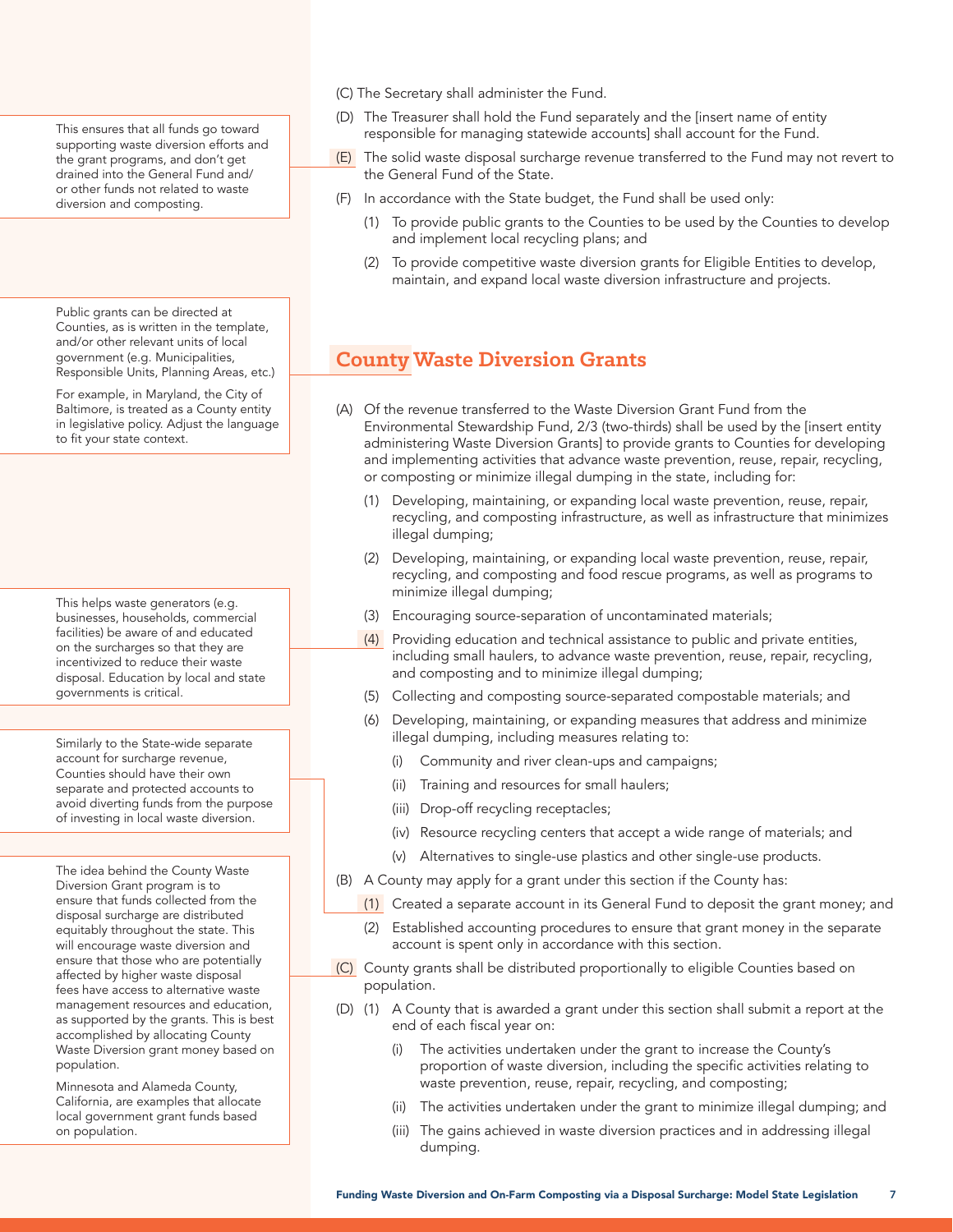- (2) The report required under this subsection:
	- (i) May be submitted electronically; and
	- (ii) Shall be posted on the county's website.

#### **Competitive Waste Diversion Grants**

- (A) (1) Of the revenue transferred to the Waste Diversion Fund, 1/3 (one-third) shall be used to award grants to Eligible Entities for:
	- (i) Developing, maintaining, or expanding local waste prevention, reuse, repair, recycling, and composting infrastructure, as well as infrastructure that minimizes illegal dumping;
	- (ii) Developing, maintaining, or expanding local waste prevention, reuse, repair, recycling, and composting and food rescue programs, as well as programs to minimize illegal dumping;
	- (iii) Encouraging source-separation of uncontaminated materials;
	- (iv) Providing education and technical assistance to public and private entities, including small haulers, to:
		- 1. Advance waste prevention, reuse, repair, recycling, and composting; and
		- 2. Minimize illegal dumping;
	- (v) Collecting and composting source-separated compostable materials;
	- (vi) Enabling restaurants, multifamily housing property managers, small haulers, and other small businesses to develop, maintain, or expand programs and procure necessary equipment for waste diversion and to minimize illegal dumping; and
	- (vii) Developing, maintaining, or expanding measures that address and minimize illegal dumping, including measures relating to:
		- 1. Community and river clean-ups and campaigns;
		- 2. Training and resources for small haulers;
		- 3. Drop-off recycling receptacles;
		- 4. Resource recycling centers that accept a wide range of materials; and
		- 5. Alternatives to single-use plastics and other single-use products.
	- (2) The [insert entity administering Waste Diversion Grants] shall ensure that grants awarded under this subsection are awarded equitably among:
		- (i) Activities relating to waste prevention, reuse, repair, recycling, composting, and minimizing illegal dumping; and
		- (ii) Projects that present a diverse and distributed infrastructure in which smalland medium-sized projects are well represented.
- (B) An Eligible Entity may apply for a grant under this section.
	- (1) In this section, "Eligible Entity" means:
		- (i) A unit of state or local government;
		- (ii) A local education agency;
		- (iii) An institution of higher education;
		- (iv) A nonprofit organization;
		- (v) A farmer or rancher;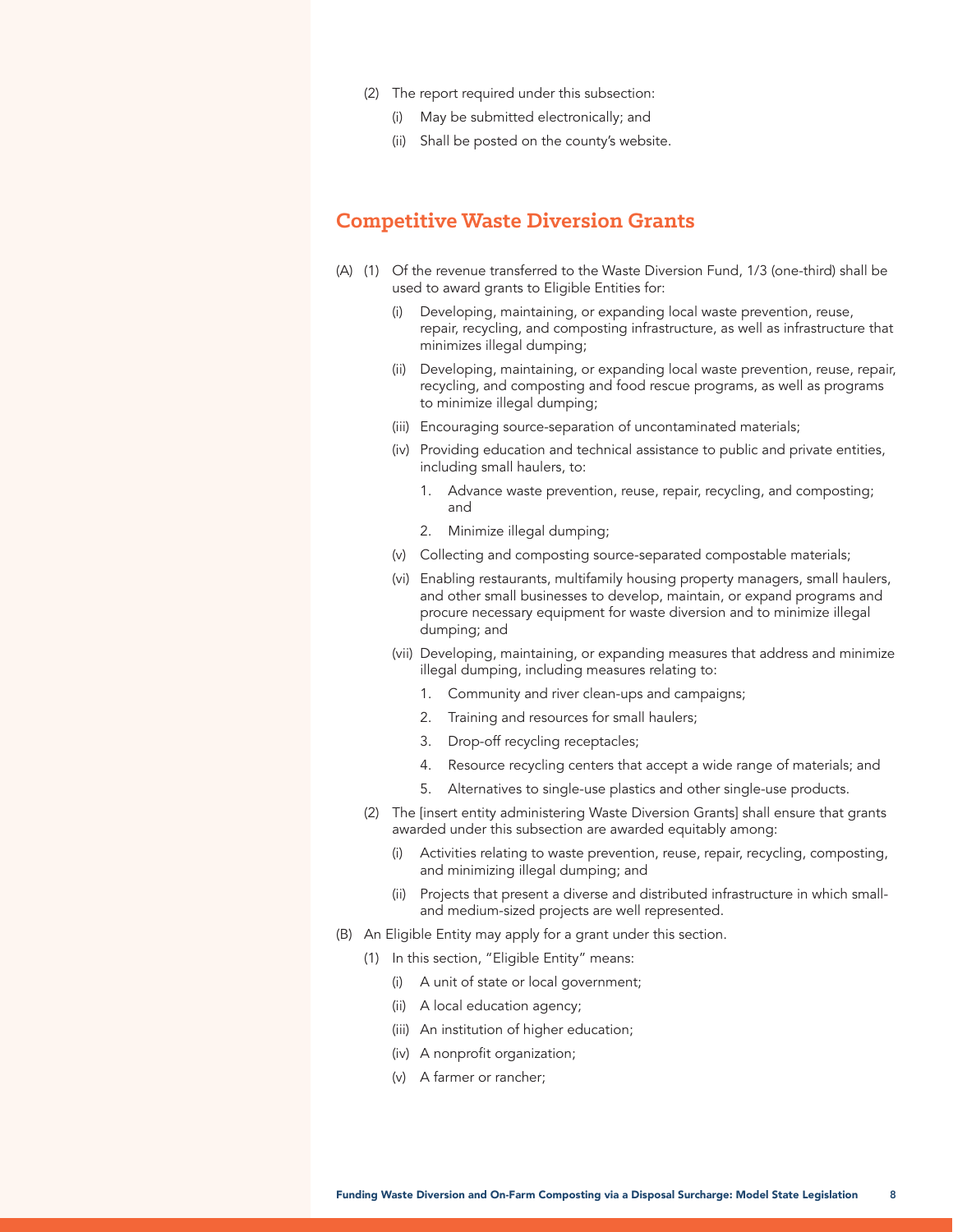- (vi) A business that is:
	- 1. Operating in the State in good standing; and
	- 2. Intended to operate at a profit and return a profit to its owners; or
- (vii) A consortium of any of the entities identified in items (1) through (6) of this subsection.
- (C) (1) The [insert entity administering Waste Diversion Grants] shall establish grant application and reporting procedures.
	- The grant application procedures shall include:
		- 1. A process for facilitating the participation of eligible entities with limited resources;
		- 2. A simple common application format;
		- 3. A process for authorizing eligible entities to use the entity's standard annual report and "letter of interest" to meet application requirements;
		- 4. A process for submitting applications in writing and through video and audio formats; and
		- 5. Translation services for applicants to overcome language barriers in the application process.
	- (ii) The grant reporting procedures shall include:
		- 1. A process for facilitating participation of eligible entities with limited resources; and
		- 2. A simple common reporting format;
		- 3. A process for authorizing eligible entities to use the entity's standard annual report to meet reporting requirements.
	- (2) The grant reports shall include:
		- (i) A description of all grant-funded activities;
		- (ii) Amount and types of materials diverted from disposal; and
		- (iii) Any discernible impacts on:
			- 1. Waste prevention and diversion
			- 2. Job creation and other economic benefits to the community
			- 3. Community resilience and sustainability
			- 4. Illegal dumping.
- (D) In awarding grants under this section, the secretary shall give priority for projects that meet one or more of the following:
	- (1) For which an applicant clearly describes the project and goals, including a description of how the project will achieve waste prevention, reuse, repair, recycling, or composting goals or prevent illegal dumping in the state;
	- (2) For which an applicant clearly describes how the project will provide direct, meaningful, and assured benefits to the community and address important community needs;
	- (3) That reuse, rescue, recycle, or compost materials within the local community;
	- (4) That are based on a distributed infrastructure strategy that incorporate smallor medium-sized activities (such as home or onsite composting programs);
	- (5) That involve the construction, renovation, or expansion of sites to increase instate infrastructure for waste prevention, reuse, repair, recycling, or composting in the state;
	- (6) That serve a marginalized, low-income, or socially disadvantaged community;
	- (7) That minimize negative impacts and maximize benefits to the local community, including jobs created for the community, job training, or support for hiring and leadership development practices that are inclusive and provide living wages;

These priority factors ensure that grants are accessible to diverse and community-scale projects. This helps to ensure a wide and distributed investment in waste diversion infrastructure and support by enabling a variety of applicants to access and apply for grants.